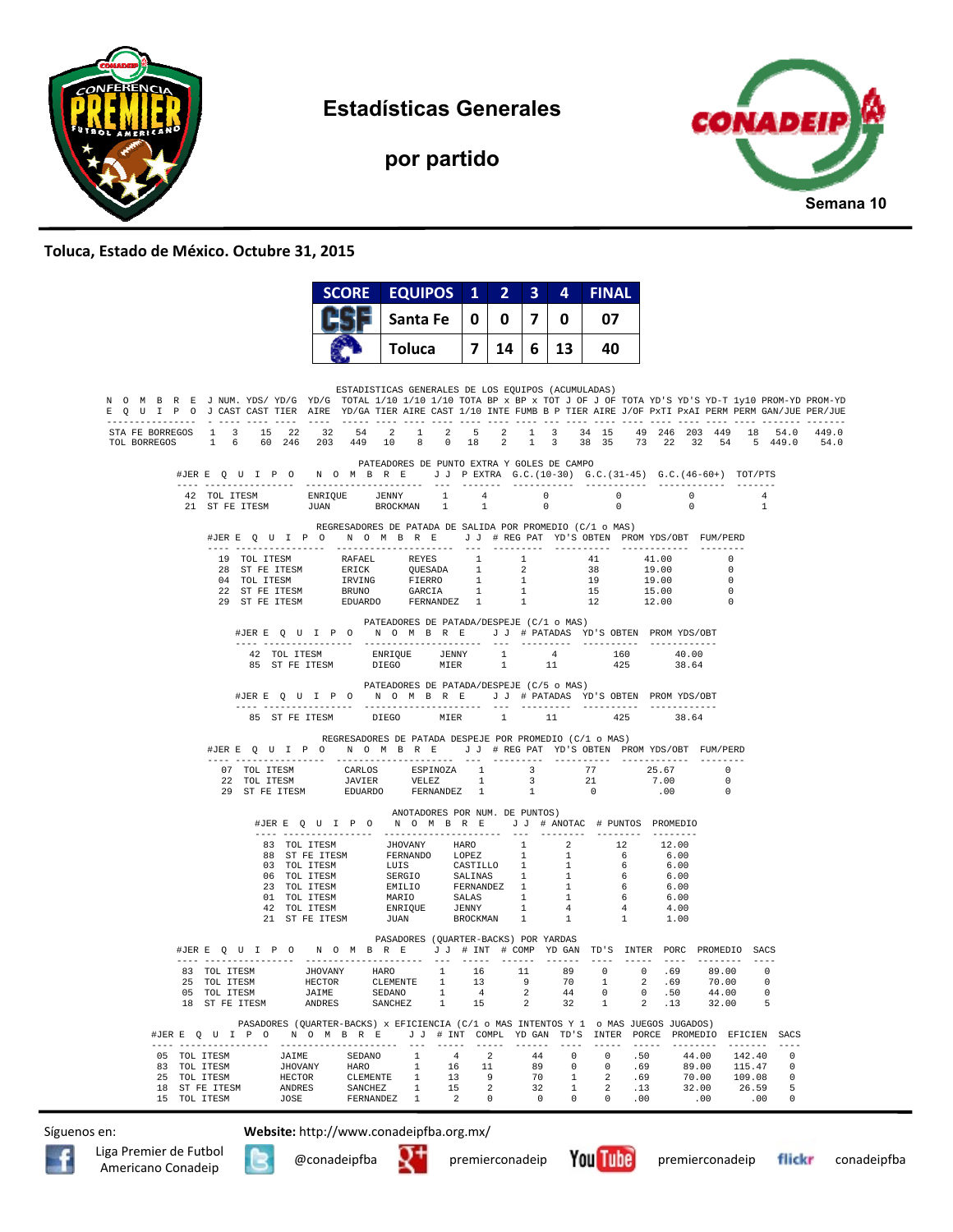



## **por partido**



RECEPTORES POR NUM DE RECEPCIONES #JER E Q U I P O N O M B R E J J # RECEP YD'S 1 y 10 TD'S PROMEDIO FUMBLES ---- ---------------- --------------------- --- ------- ---- ------ ---- -------- ------- 18 TOL ITESM MANUEL MARTINEZ 1 5 41 1 0 8.20 0 15 TOL ITESM JOSE FERNANDEZ 1 1 37 1 0 37.00 0 13 TOL ITESM ALEXIS GARDU¥O 1 4 30 3 0 7.50 0 01 TOL ITESM MARIO SALAS 1 4 29 0 1 7.25 0 88 ST FE ITESM FERNANDO LOPEZ 1 1 21 0 1 21.00 0 16 TOL ITESM MOISES HERNANDEZ 1 1 16 1 0 16.00 0 23 TOL ITESM EMILIO FERNANDEZ 1 2 13 1 1 6.50 0 29 TOL ITESM AARON ALBORES 1 1 12 1 0 12.00 0 85 ST FE ITESM DIEGO MIER 1 1 11 1 0 11.00 0<br>87 TOL ITESM JESUS TORRES 1 2 11 0 0 5.50 0 87 TOL ITESM JESUS TORRES 1 2 11 0 0 5.50 0 28 TOL ITESM ALDO NARVAEZ 1 1 10 1 0 10.00 0 22 TOL ITESM JAVIER VELEZ 1 1 4 0 0 4.00 0 CORREDORES DE BALON (POR YARDAS) #JER E Q U I P O N O M B R E J J # ACARR YD OBTEN 1 y 10 LOG TD OBT PROM YDS FUMBLES ---- ---------------- --------------------- --- ------- -------- ---------- ------ -------- ------- 83 TOL ITESM JHOVANY HARO 1 10 105 0 2 10.50 0 06 TOL ITESM SERGIO SALINAS 1 12 54 2 1 4.50 0 23 TOL ITESM EMILIO FERNANDEZ 1 7 48 4 1 6.86 0 32 TOL ITESM JOSE FLORES 1 7 39 4 0 5.57 0 28 ST FE ITESM ERICK QUESADA 1 8 22 1 0 2.75 0<br>22 ST FE ITESM BRUNO GARCIA 1 10 20 0 0 2.00 0<br>34 ST FE ITESM ALAN SAUCEDO 1 2 9 0 0 4.50 0 22 ST FE ITESM BRUNO GARCIA 1 10 20 0 0 2.00 0 34 ST FE ITESM ALAN SAUCEDO 1 2 9 0 0 4.50 0 INTERCEPTORES DE PASES (POR # DE PASES INTECEPTADOS) #JER E Q U I P O N O M B R E J J # INT YD'S PROM ---- ---------------- --------------------- --- ----- ---- ---- 26 ST FE ITESM JOAN GONZALEZ 1 2 0 2.00<br>03 TOL TTESM LIJIS CASTILLO 1 1 51 1.00  $\begin{tabular}{lllllllllll} \texttt{JOAN} & \texttt{GONZALEZ} & 1 & 2 & 0 & 2.00 \\ \texttt{LUIS} & \texttt{CASTILLO} & 1 & 1 & 51 & 1.00 \\ \texttt{RAFAEL} & \texttt{REYES} & 1 & 1 & 0 & 1.00 \\ \end{tabular}$ 19 TOL ITESM RAFAEL REYES 1 1 TACLEADORES (POR # DE TACLEADAS) #JER E Q U I P O N O M B R E J J # TACL # ATRA PROM FUM/RECU ---- ---------------- --------------------- --- ------ ------ ---- -------- 04 TOL ITESM IRVING FIERRO 1 7 0 7.00 1 25 ST FE ITESM JOSE AREVALO 1 6 0 6.00 0 03 TOL ITESM UULS CASTILLO 1 6 3 6.00 0<br>24 ST\_FE\_ITESM ALEJANDRO DIAZ 1 5 0 5.00 0 24 ST FE ITESM ALEJANDRO DIAZ 1 5 0 5.00 0 02 ST FE ITESM RACKNAR ESCAMILLA 1 5 0 5.00 0 99 TOL ITESM JOSE MORENO 1 5 1 5.00 0 07 ST FE ITESM JORDI SALDA¥A 1 4 0 4.00 1 90 ST FE ITESM CARLOS AGUILAR 1 4 0 4.00 0 40 ST FE ITESM SEBASTIAN ALCANTARA 1 4 0 4.00 0 09 TOL ITESM OWEN RUIZ 1 4 1 4.00 0 09 ST FE ITESM LUIS CAVIA<br>47 TOL ITESM MAXIMILIAN CARRERA 47 TOL ITESM MAXIMILIAN CARRERA 1 3 0 3.00 0 ST FE ITESM SEAN<br>ST FE ITESM FEDERICO 08 ST FE ITESM FEDERICO SOLIS 1 2 0 2.00 0 33 ST FE ITESM GERONIMO ROSILES 1 2 0 2.00 1 52 ST FE ITESM ULISES GARCIA 1 2 0 2.00 0 54 ST FE ITESM RICARDO GORDOA 1 2 0 2.00 0<br>08 TOL ITESM JOHANS RAZO 1 2 0 2.00 0<br>43 TOL ITESM EDGAR AMECA 1 2 0 2.00 0 08 TOL ITESM JOHANS RAZO 1 2 0 2.00 0 43 TOL ITESM EDGAR AMECA 1 2 0 2.00 0 35 TOL ITESM ANRES GARCIA 1 2 0 2.00 0 90 TOL ITESM JAVIER PEREZ 1 2 0 2.00 0 55 ST FE ITESM ALBERTO ARMENDARIZ 1 1 0 1.00 0<br>46 ST FE ITESM CRISTIAN TELLEZ 1 1 0 1.00 0 eddit a control of the team of the ST FE ITES 1 1 0 1.00 0 1.00 0 1.00 0 1.00 0 1.00 0 1.00 0 1.00 0 1.00 0 1.00 0 1.00 0 1.00 0 1.00 0 1.00 0 1.00 0 1.00 0 1.00 0 1.00 0 1.00 0 1.00 0 1.00 0 1.00 0 1.00 0 1.00 0 1.00 0 1. 19 TOL ITESM RAFAEL REYES 1 1 0 1.00 0<br>19 TOL ITESM RAFAEL REYES 1 1 0 1.00 0 27 TOL ITESM RICARDO RAZO 1 1 0 1.00 0 26 TOL ITESM ROBERTO BRITO 1 1 0 1.00 0 07 TOL ITESM CARLOS ESPINOZA 1 1 0 1.00 0<br>91 TOL ITESM JOSE LOPEZ 1 1 0 1.00 0 91 TOL ITESM JOSE LOPEZ 1 1 0 1.00 0 21 TOL ITESM DIEGO AVENDA¥O 1 1 0 1.00 0 TACLEADORES (POR # DE SACS ATRAPADAS o CAPTURAS) #JER E Q U I P O N O M B R E J J # TACL # ATRA PROM FUM/RECU ---- ---------------- --------------------- --- ------ ------ ---- -------- 03 TOL ITESM LUIS CASTILLO 1 6 3 6.00 0 99 TOL ITESM JOSE MORENO 1 5 1 5.00 0 09 TOL ITESM OWEN RUIZ 1 4 1 4.00 0 YARDAS MEZCLADAS JUE YD'S/REG YDS/REG YD'S x YD'S/REC YD'S/REG. SUMA #JER E Q U I P O N O M B R E JUG KICK-OFF DESPEJE CARRERA DE PASES PAS-INTER TOTAL ---- ---------------- --------------------- --- -------- ------- ------- -------- --------- ----- 83 TOL ITESM JHOVANY HARO 1 0 0 105 0 0 105 07 TOL ITESM CARLOS ESPINOZA 1 0 77 0 0 0 77 23 TOL ITESM EMILIO FERNANDEZ 1 0 0 48 13 0 61

Síguenos en: **Website:** http://www.conadeipfba.org.mx/